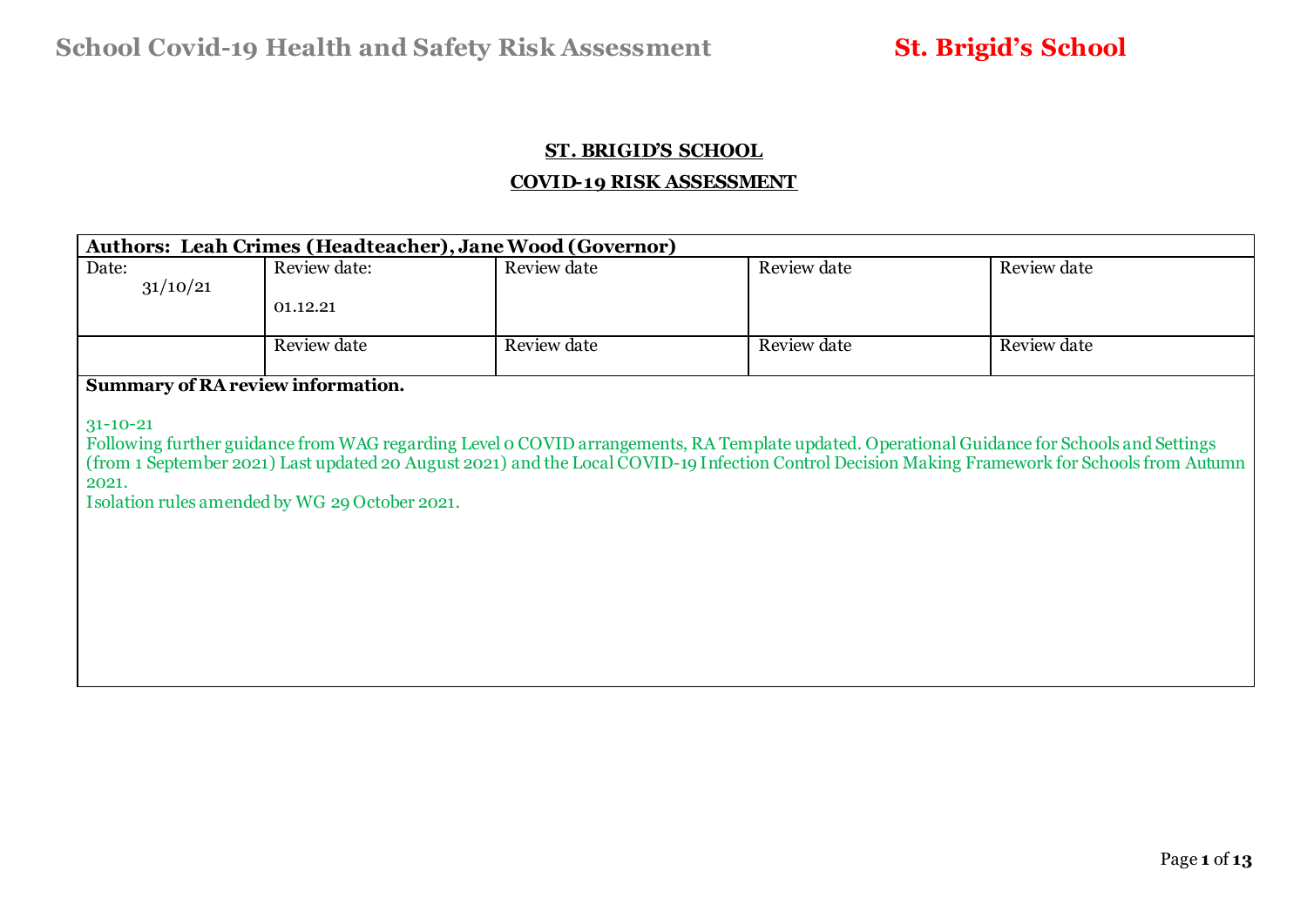| Significant<br>hazards  | <b>Existing Measures</b>                                                                                                                                                                                                         |                         | <b>Assess the</b><br>risk level<br>with the<br>controls |                   | <b>Identify</b> any<br>further actions<br>(These actions are<br>something you |          | <b>Risk level</b><br>afterany<br>controls | additional        | <b>Additional Comments</b> |
|-------------------------|----------------------------------------------------------------------------------------------------------------------------------------------------------------------------------------------------------------------------------|-------------------------|---------------------------------------------------------|-------------------|-------------------------------------------------------------------------------|----------|-------------------------------------------|-------------------|----------------------------|
|                         |                                                                                                                                                                                                                                  | Severity                | Likelihoo                                               | <b>Risk Level</b> | could or should do,<br>they may or may<br>not reduce the risk<br>further).    | Severity | Likelihoo                                 | <b>Risk Level</b> |                            |
|                         | Who can be harmed and how?                                                                                                                                                                                                       |                         |                                                         |                   |                                                                               |          |                                           |                   |                            |
|                         | Who. Employees, pupils, school visitors and contractors. (anyone entering the premises or coming into contact with individuals that do)<br>How. Contraction and or transmission of Covid-19 with any of its associated outcomes. |                         |                                                         |                   |                                                                               |          |                                           |                   |                            |
| Transmissio<br>n and or | Compliance with National guidance on control measures so<br>far as is practicable. (Welsh Government Operational                                                                                                                 | $\overline{\mathbf{4}}$ | $\mathbf{2}$                                            | $\bf{8}$          |                                                                               |          |                                           |                   |                            |
| contraction             | Guidance for Schools and settings 20 August 2021)                                                                                                                                                                                |                         |                                                         | (M)               |                                                                               |          |                                           |                   |                            |
| of Covid-19             |                                                                                                                                                                                                                                  |                         |                                                         |                   |                                                                               |          |                                           |                   |                            |
|                         | • Safety measures clearly identified and communicated to<br>Staff, Learners and Parents.                                                                                                                                         |                         |                                                         |                   |                                                                               |          |                                           |                   |                            |
|                         | • Safety measures reinforced with Staff at regular staff<br>meetings. Staff reinforce safety measures with pupils<br>through regular learning, communications, monitoring<br>and support.                                        |                         |                                                         |                   |                                                                               |          |                                           |                   |                            |
|                         | • Staff consulted on RA, control measures and operational<br>plan. Staff feedback taken into consideration.<br>• RA will be reviewed frequently and whenever guidance is                                                         |                         |                                                         |                   |                                                                               |          |                                           |                   |                            |
|                         | updated.                                                                                                                                                                                                                         |                         |                                                         |                   |                                                                               |          |                                           |                   |                            |
|                         | • Operational plan specific to the school is in place to detail<br>the control measures identified in the RA.                                                                                                                    |                         |                                                         |                   |                                                                               |          |                                           |                   |                            |
|                         | • Physical/Social distancing continues to be practised by<br>all Teachers and Learners where practicable.                                                                                                                        |                         |                                                         |                   |                                                                               |          |                                           |                   |                            |
|                         |                                                                                                                                                                                                                                  |                         |                                                         |                   |                                                                               |          |                                           |                   |                            |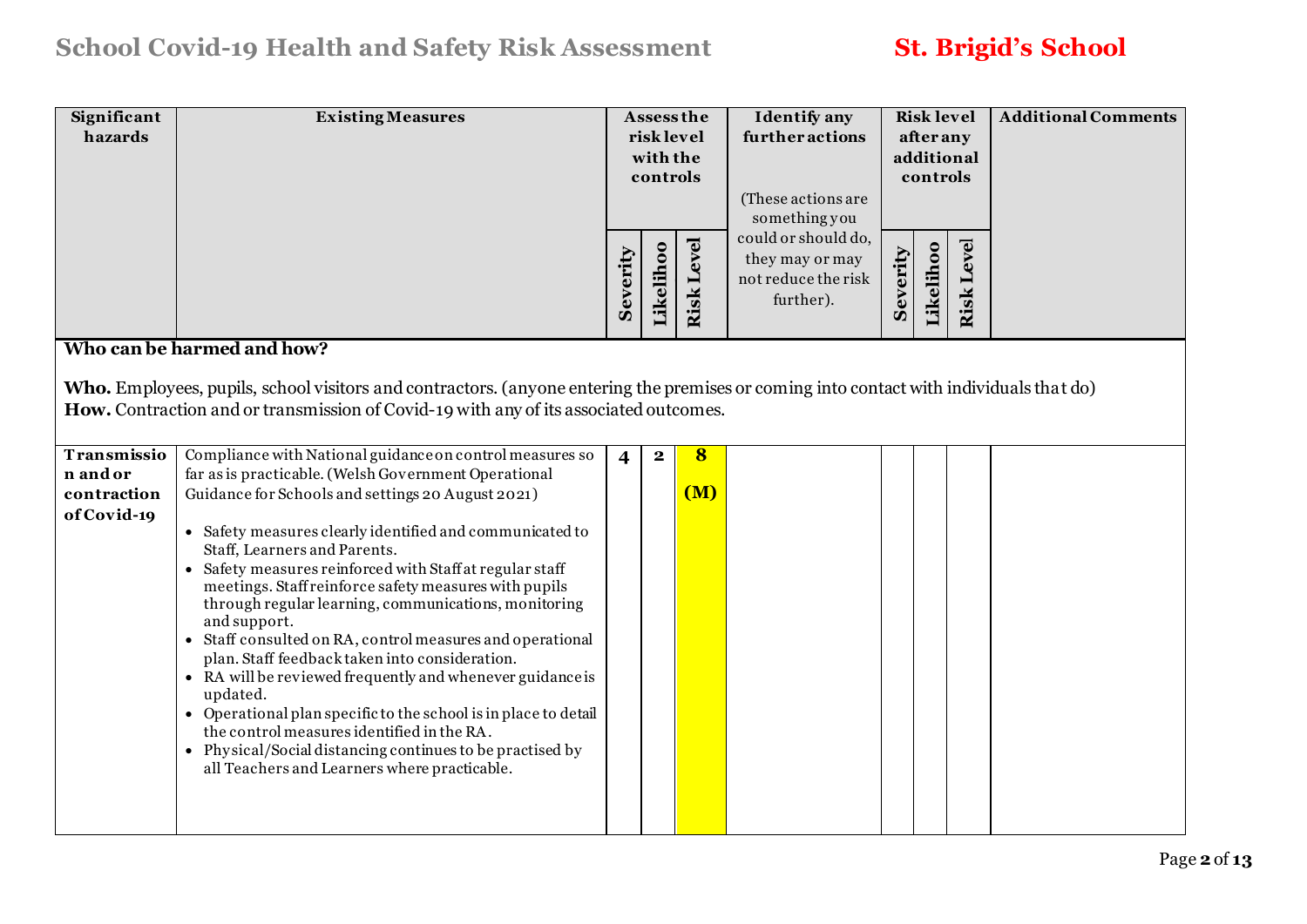# **School Covid-19 Health and Safety Risk Assessment St. Brigid's School**

| • Parents are informed via letter not to bring their children<br>to school or on the school premises if they show signs of<br>being unwell and believe they have been exposed to<br>coronavirus.<br>• Staff, pupils, visitors and contractors do not attend if<br>displaying Covid symptoms.<br>• Staff and vulnerable pupils subject to personal risk<br>assessment to determine if they are in a vulnerable group<br>and determine any additional control measures.<br>• If anyone becomes unwell when in the school, they will<br>be advised to leave School as soon as practicable and<br>follow self-isolation guidelines.<br>• Learners who are feeling unwell/displaying COVID19<br>symptoms will be placed in an isolation area to wait for<br>Parents to pick them up,<br>• Staff are vigilant and report concerns about a pupil's<br>symptoms to the Senior Leadership Team.<br>• School will monitor sickness absence of pupils and report<br>any suspected incidence of COVID19 symptoms to TTP,<br>LEA and DCC A/I reporting system.<br>• The school is consistent in its approach to the<br>management of suspected and confirmed cases of<br>coronavirus.<br>• Lateral flow testing is in operation.<br>• Track and Trace is in operation |  |  |  |  |  |
|----------------------------------------------------------------------------------------------------------------------------------------------------------------------------------------------------------------------------------------------------------------------------------------------------------------------------------------------------------------------------------------------------------------------------------------------------------------------------------------------------------------------------------------------------------------------------------------------------------------------------------------------------------------------------------------------------------------------------------------------------------------------------------------------------------------------------------------------------------------------------------------------------------------------------------------------------------------------------------------------------------------------------------------------------------------------------------------------------------------------------------------------------------------------------------------------------------------------------------------------------------|--|--|--|--|--|
| • Covid signage at entrance and around the school - Do not<br>enter if displaying symptoms of Covid, keep your<br>distance, use hand sanitiser on way in, on way out and<br>throughout the day, wearing of face coverings in<br>communal areas for adults and pupils aged 11 and over.<br>• Posters are displayed throughout the school reminding<br>pupils to sanitise/wash their hands for 20 seconds at<br>regular intervals.                                                                                                                                                                                                                                                                                                                                                                                                                                                                                                                                                                                                                                                                                                                                                                                                                         |  |  |  |  |  |
| • A clear protocol is in place for hand sanitation.                                                                                                                                                                                                                                                                                                                                                                                                                                                                                                                                                                                                                                                                                                                                                                                                                                                                                                                                                                                                                                                                                                                                                                                                      |  |  |  |  |  |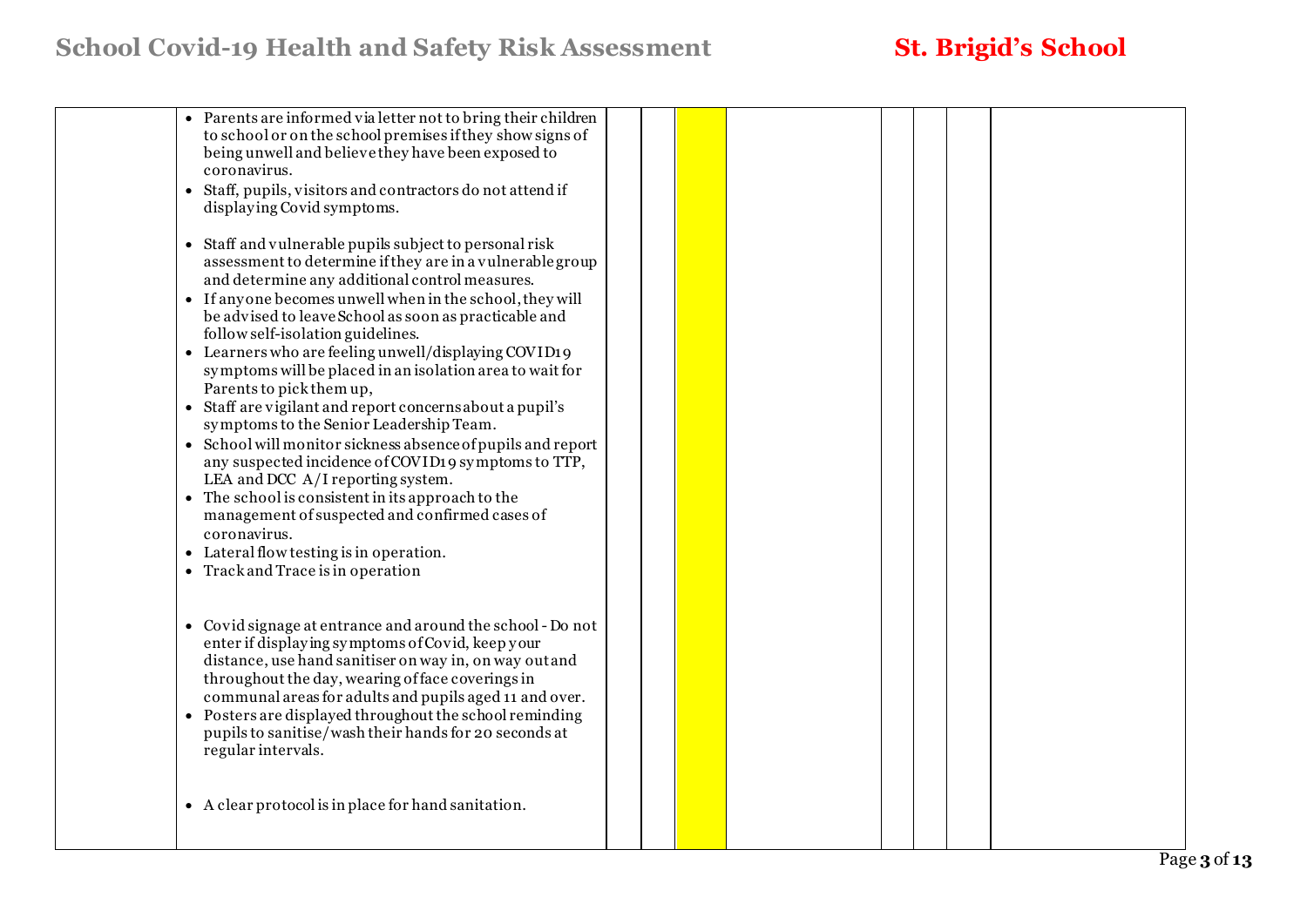|  | • Sufficient hand sanitising/handwashing facilities are<br>available.<br>• Hand sanitiser stations (60%+ alcohol) at entrance/exit<br>doors and selected positions around the school.<br>• Everyone asked to hand sanitise on entering and leaving<br>the premises and at intervals through the school day.<br>• Hand sanitiser at entrance to toilet facilities for use prior<br>to entry, and toilet facilities regularly cleaned throughout<br>the day.<br>• Adults and pupils are encouraged not to touch their<br>mouth, eyes and nose.<br>• Adults and Learners are encouraged to use a tissue or<br>elbow to cough or sneeze and use bins for tissue waste<br>('catch it, bin it, kill-it'). Pupils clean their hands after<br>they have coughed or sneezed.<br>• Appropriate levels of cleaning through the school day and<br>at the end of the day.<br>• Infection control procedures are adhered to as much as<br>possible in accordance with guidance.<br>• Ventilation is maximised e.g. doors open where possible,<br>windows open, air circulation operating where available.<br>• Pupils to spend break times outside (weather<br>permitting).<br>• Face/visors coverings are not generally worn in<br>classrooms (Teachers/Learners), except where staff are<br>unable to maintain physical distancing e.g. between<br>learners and TA/LSA.<br>• Face coverings required in communal/social mixing<br>areas where physical distancing is not possible (local risk<br>assessment).<br>• Individuals may elect to wear face coverings as a personal<br>choice. To be supported by the School.<br>• All official visitors/Parents/Carers are required to wear<br>face coverings. |  |  |  | Local<br>circumstances<br>may requireface<br>coverings to be<br>worn by staff and<br>learners in<br>classrooms. |  |  | Face coverings to be worn<br>in corridors and in staff<br>rooms/offices where 2m<br>distancing is not possible.<br>Parents/carers requested<br>to contactschool via<br>phone rather than<br>visiting where possible. |
|--|-----------------------------------------------------------------------------------------------------------------------------------------------------------------------------------------------------------------------------------------------------------------------------------------------------------------------------------------------------------------------------------------------------------------------------------------------------------------------------------------------------------------------------------------------------------------------------------------------------------------------------------------------------------------------------------------------------------------------------------------------------------------------------------------------------------------------------------------------------------------------------------------------------------------------------------------------------------------------------------------------------------------------------------------------------------------------------------------------------------------------------------------------------------------------------------------------------------------------------------------------------------------------------------------------------------------------------------------------------------------------------------------------------------------------------------------------------------------------------------------------------------------------------------------------------------------------------------------------------------------------------------------------------------------------------------------------|--|--|--|-----------------------------------------------------------------------------------------------------------------|--|--|----------------------------------------------------------------------------------------------------------------------------------------------------------------------------------------------------------------------|
|--|-----------------------------------------------------------------------------------------------------------------------------------------------------------------------------------------------------------------------------------------------------------------------------------------------------------------------------------------------------------------------------------------------------------------------------------------------------------------------------------------------------------------------------------------------------------------------------------------------------------------------------------------------------------------------------------------------------------------------------------------------------------------------------------------------------------------------------------------------------------------------------------------------------------------------------------------------------------------------------------------------------------------------------------------------------------------------------------------------------------------------------------------------------------------------------------------------------------------------------------------------------------------------------------------------------------------------------------------------------------------------------------------------------------------------------------------------------------------------------------------------------------------------------------------------------------------------------------------------------------------------------------------------------------------------------------------------|--|--|--|-----------------------------------------------------------------------------------------------------------------|--|--|----------------------------------------------------------------------------------------------------------------------------------------------------------------------------------------------------------------------|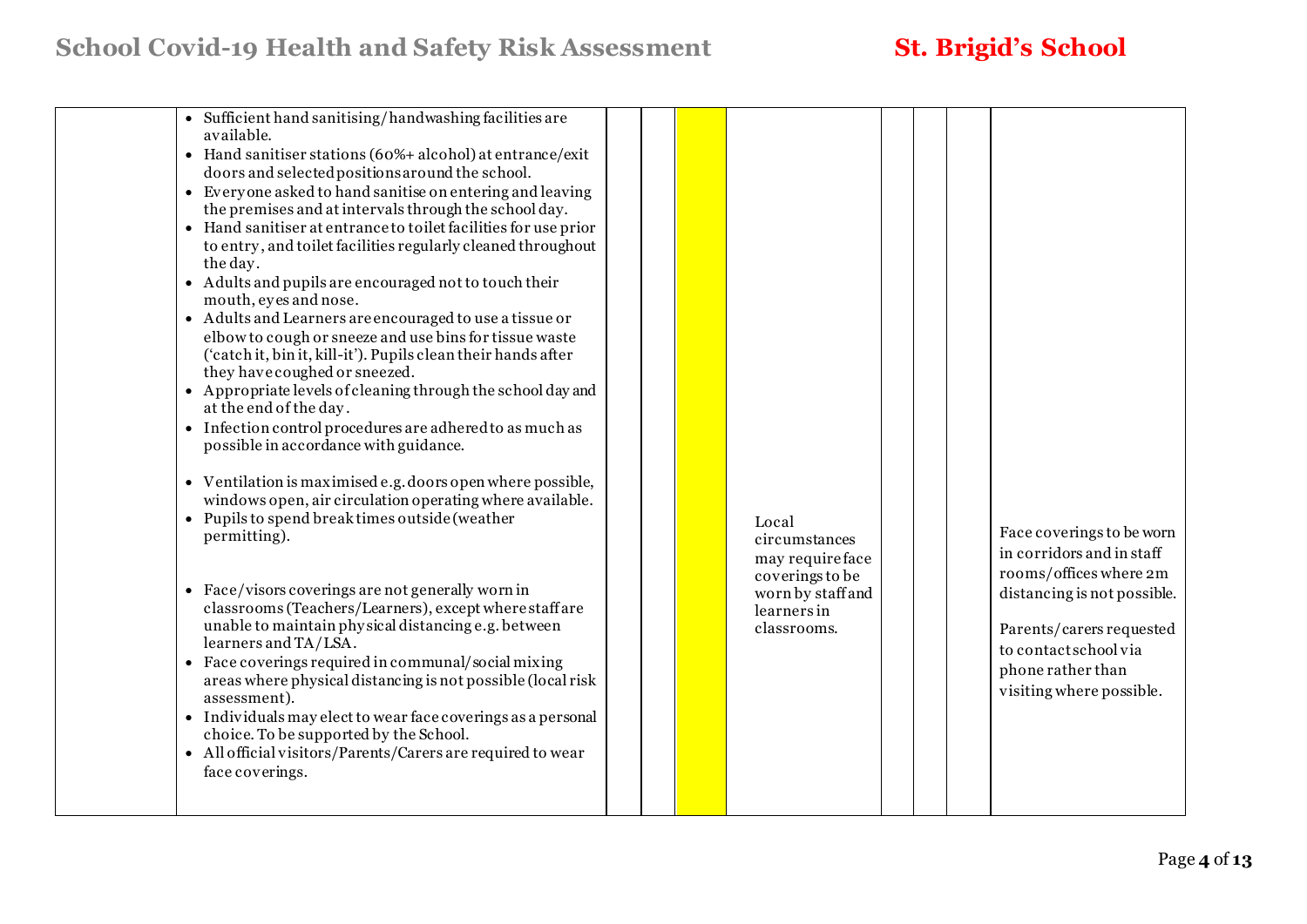|                                      | Staff and pupils do not share cutlery, cups or food. All<br>utensils are thoroughly cleaned before and after use.<br>• Unless eating in dining hall, lunch is to be eaten outside<br>(weather permitting). In inclement weather, lunch to be<br>eaten in Form rooms, but desks to be sanitised before<br>and after eating.<br>• Water fountains are disabled but water is available.                                                                                                                                                                                                                                                                                                                                                                                                                                                                 |              |   |                       |  |  |
|--------------------------------------|------------------------------------------------------------------------------------------------------------------------------------------------------------------------------------------------------------------------------------------------------------------------------------------------------------------------------------------------------------------------------------------------------------------------------------------------------------------------------------------------------------------------------------------------------------------------------------------------------------------------------------------------------------------------------------------------------------------------------------------------------------------------------------------------------------------------------------------------------|--------------|---|-----------------------|--|--|
| <b>Staffing</b>                      | All Staff now attending School from September 2021.<br>$\bullet$<br>HR guidance updated<br>$\bullet$<br>Procedures communicated to all staff.<br>Safeguarding procedures and protocols to be<br>maintained at all times.<br>Professional Association collaboration required with<br>Unions<br>Full available class teams to be in every day once<br>school reopens. Pupils will be in 5 days a week.<br>All staff at increased risk have individual RA.<br>Staff wellbeing is well supported and monitored.<br>Voluntary stafflateral flow test twice weekly at home<br>on a Sunday and Wednesday.<br>Majority of staff have taken up the Covid Vaccine and<br>$\bullet$<br>are double vaccinated.<br>All staff have allocated breaks and lunch.<br>Maximum permitted numbers in staff rooms are<br>marked on the doors to ensure social distancing. | 3            | 3 | $\overline{9}$<br>(M) |  |  |
| School<br>Transport/<br><b>Taxis</b> | Transport assistants wear face coverings and<br>ensuring physical/social distancing.<br>LA to work with all transport providers regarding<br>cleaning of vehicles and risk assessments for pupil<br>transport. Pupils will wash their hands upon arrival<br>at school.<br>SLT on duty every day.<br>Timing of journeys and staggering of<br>incoming/exiting to be planned with DCC and<br>transport                                                                                                                                                                                                                                                                                                                                                                                                                                                 | $\mathbf{2}$ | 3 | $6\overline{6}$       |  |  |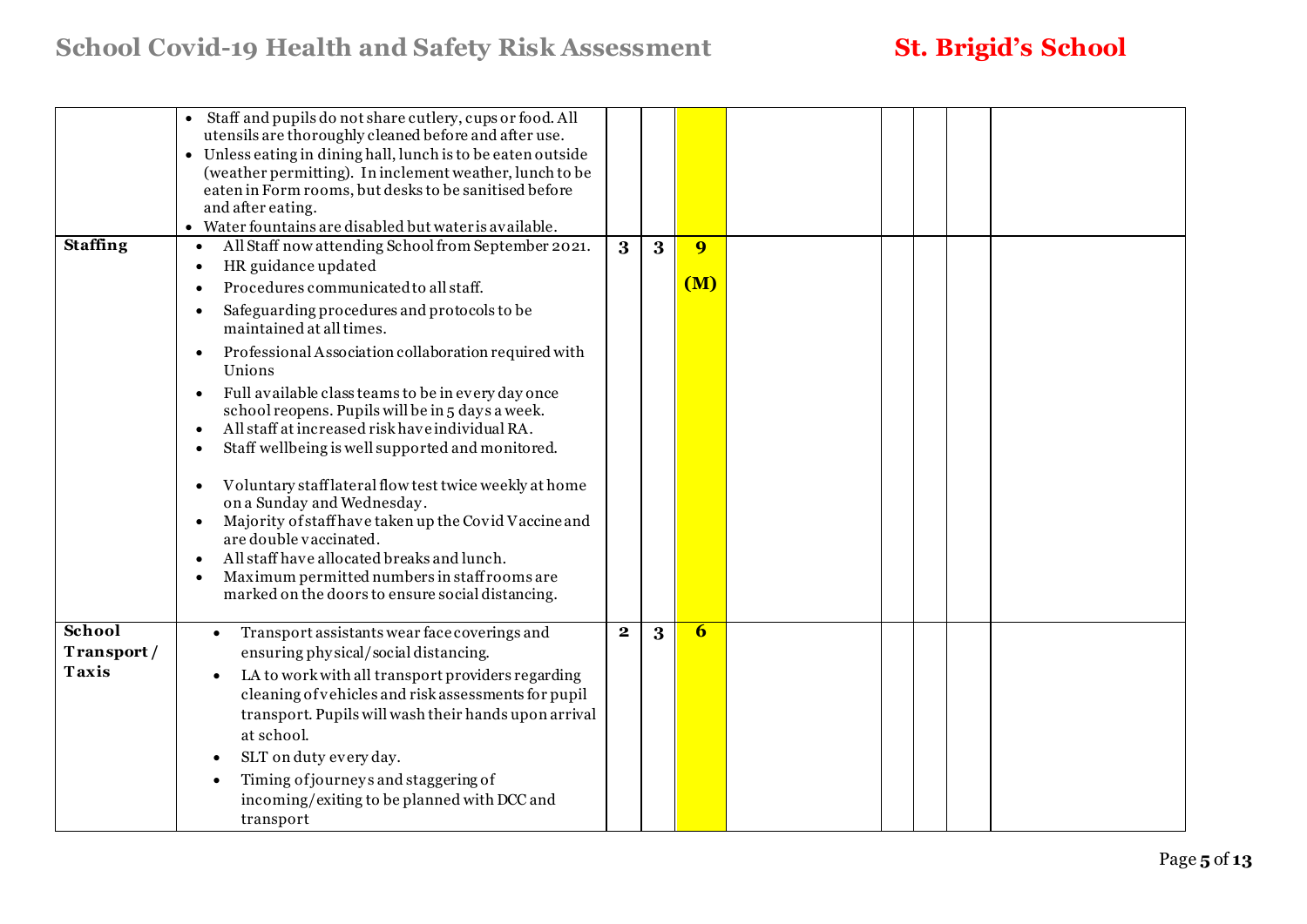|                                    | A transport risk assessment from DCC in place<br>$\bullet$                                                                                                                                                                                                                                                                                                                                                                                                                                                                                                                                                                                                                                                                                                                                                                                     |              |              |                         |  |  |  |
|------------------------------------|------------------------------------------------------------------------------------------------------------------------------------------------------------------------------------------------------------------------------------------------------------------------------------------------------------------------------------------------------------------------------------------------------------------------------------------------------------------------------------------------------------------------------------------------------------------------------------------------------------------------------------------------------------------------------------------------------------------------------------------------------------------------------------------------------------------------------------------------|--------------|--------------|-------------------------|--|--|--|
| Arrival/<br>departure at<br>School | All pupils to start at the designated time. There will<br>be no staggered start/finish times.<br>Pupils sanitise/wash their hands for no less than 20<br>$\bullet$<br>seconds upon arrival and departure.<br>One-way system introduced for safety.<br>Receiving staff to wear face coverings.<br>Parents/Carers to wear face coverings, although<br>encouraged to remain in their vehicles.<br>Learners to remain in designated classes with<br>$\bullet$<br>minimal movement unless to use toilet facilities.<br>Staff will ensure that learners are not left<br>unsupervised.                                                                                                                                                                                                                                                                | $\mathbf{2}$ | $\mathbf{2}$ | $\overline{\mathbf{4}}$ |  |  |  |
| <b>Classrooms</b>                  | Adults to maintain a physical/social distance<br>(preferably 2m) from each other and learners.<br>Close face to face interactions where unavoidable,<br>$\bullet$<br>should be kept brief. TAs/LSAs should wearface<br>coverings where distancing is not possible between<br>them and learners.<br>Learners encouraged to practise physical/social<br>$\bullet$<br>distancing.<br>All furniture arranged to support physical/social<br>$\bullet$<br>distancing (forward facing desks/perspex screens).<br>Appropriate resources are available within all<br>$\bullet$<br>classrooms e.g. IT, age specific resources.<br>Sharing of equipment or stationery should be<br>prevented where possible. Shared materials and<br>surfaces should be cleaned and disinfected with school<br>anti-bac after each use.<br>Toilet breaks to be monitored. | $\mathbf{2}$ | $\bf{3}$     | 6                       |  |  |  |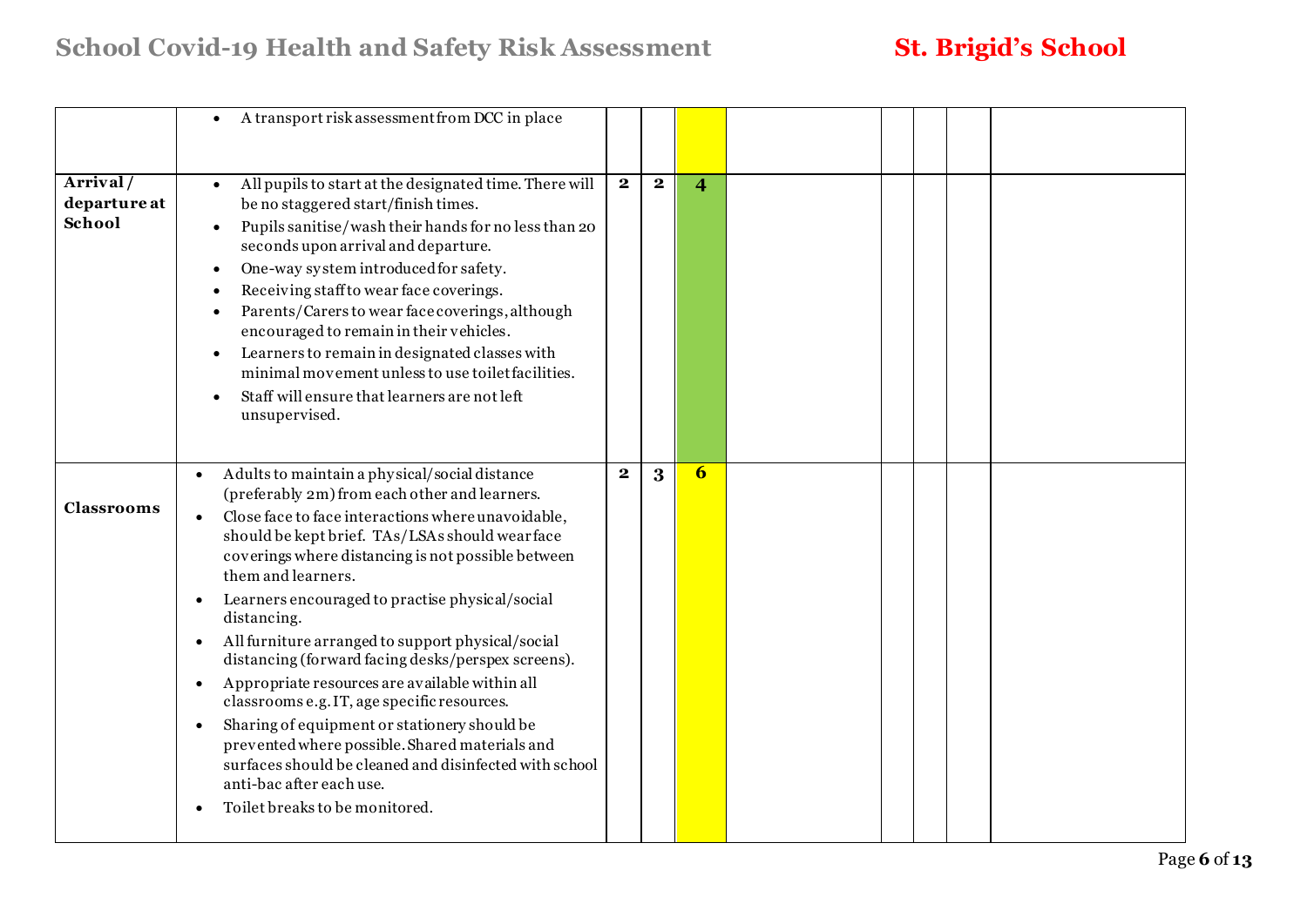## **School Covid-19 Health and Safety Risk Assessment St. Brigid's School**

|                   | Classrooms accessed directly from outside where<br>possible.<br>Classroom entry and exit routes determined and<br>$\bullet$<br>appropriate signage in place.<br>Classrooms and other spaces well ventilated using<br>$\bullet$<br>natural ventilation (opening windows and doors<br>where possible).<br>Sanitising spray and paper towels provided in<br>$\bullet$<br>classrooms for use by members of staff and pupils.<br>Appropriate cleaning of rooms at the end of the day.<br>$\bullet$<br>Toys and play equipment appropriately cleaned<br>between groups of pupils using them.<br>Outdoor equipment appropriately cleaned between<br>groups of pupils.<br>Soft furnishings and hard to sanitise items/materials<br>removed.<br>Seating plans to ensure pupils sit at the same desk. |   |              |                  |  | Additional suitable<br>clothing may be worn. |
|-------------------|---------------------------------------------------------------------------------------------------------------------------------------------------------------------------------------------------------------------------------------------------------------------------------------------------------------------------------------------------------------------------------------------------------------------------------------------------------------------------------------------------------------------------------------------------------------------------------------------------------------------------------------------------------------------------------------------------------------------------------------------------------------------------------------------|---|--------------|------------------|--|----------------------------------------------|
|                   | Information posters are displayed in every classroom.                                                                                                                                                                                                                                                                                                                                                                                                                                                                                                                                                                                                                                                                                                                                       |   |              |                  |  |                                              |
| <b>Breaktimes</b> | Reduced length break times for all classes and<br>$\bullet$<br>earlier finish to minimise contact time.<br>High level of staff supervision during break times.<br>Break rotas made available to staff.<br>No refreshments will be served at break time,<br>$\bullet$<br>however pupils will be encouraged to bring<br>refreshments from home.<br>Pupils and staff instructed NOT to share food and<br>drink.<br>All Learners sanitise their hands on return to their<br>classroom.                                                                                                                                                                                                                                                                                                          | 3 | $\mathbf{2}$ | $\boldsymbol{6}$ |  |                                              |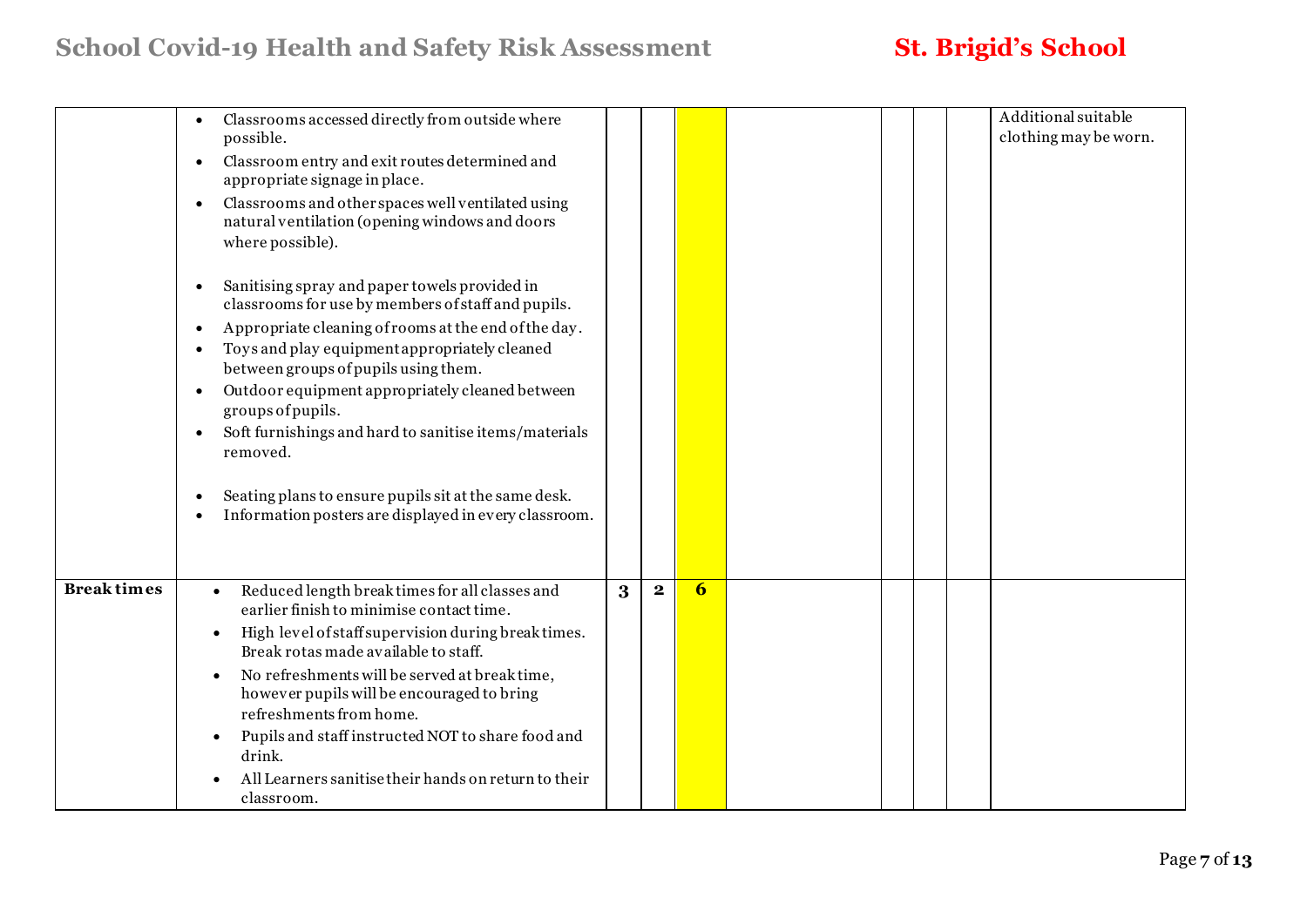|                                  | Face coverings to be worn in all communal areas by<br>$\bullet$<br>both staff and pupils unless - exempt, outside or<br>eating and drinking.<br>Pupils encouraged to physical/social distance at<br>$\bullet$<br>breaktimes<br>Outdoor equipment should not be used unless it is<br>appropriately cleaned between groups of children<br>and young peopleusing it and that multiple groups<br>do not use it simultaneously.                                                                                                                                                                                                                                                    |              |              |                         |  |  |  |
|----------------------------------|-------------------------------------------------------------------------------------------------------------------------------------------------------------------------------------------------------------------------------------------------------------------------------------------------------------------------------------------------------------------------------------------------------------------------------------------------------------------------------------------------------------------------------------------------------------------------------------------------------------------------------------------------------------------------------|--------------|--------------|-------------------------|--|--|--|
| Catering<br>facility             | Normal catering arrangements in place to provide<br>$\bullet$<br>food on site, including the requirement of universal<br>free school meals.<br>No Learners leave site during the school day except<br>$\bullet$<br>Sixth Form.<br>Where breakfast and/or lunch is provided, the<br>$\bullet$<br>provision should deliver those meals based on the<br>Healthy Eating in Schools requirements.<br>Reduced unstructured times at lunchtime to ensure<br>physical/social distancing where possible/minimise<br>contacttime.<br>Kitchen staff will wear face coverings when serving<br>$\bullet$<br>food.<br>Each year group has their own time slot to access<br>the Dining Hall. | $\mathbf{1}$ | $\mathbf{1}$ | $\mathbf{1}$            |  |  |  |
| Cleaning<br>andwaste<br>disposal | Bins in classrooms and all office spaces.<br>Disposable tissues in each classroom to implement<br>the 'catch it, bin it, kill it' approach<br>PPE available. Spillages of bodily fluids, e.g.<br>$\bullet$<br>respiratory discharges and body fluids are cleaned                                                                                                                                                                                                                                                                                                                                                                                                              | $\mathbf{2}$ | $\mathbf{2}$ | $\overline{\mathbf{4}}$ |  |  |  |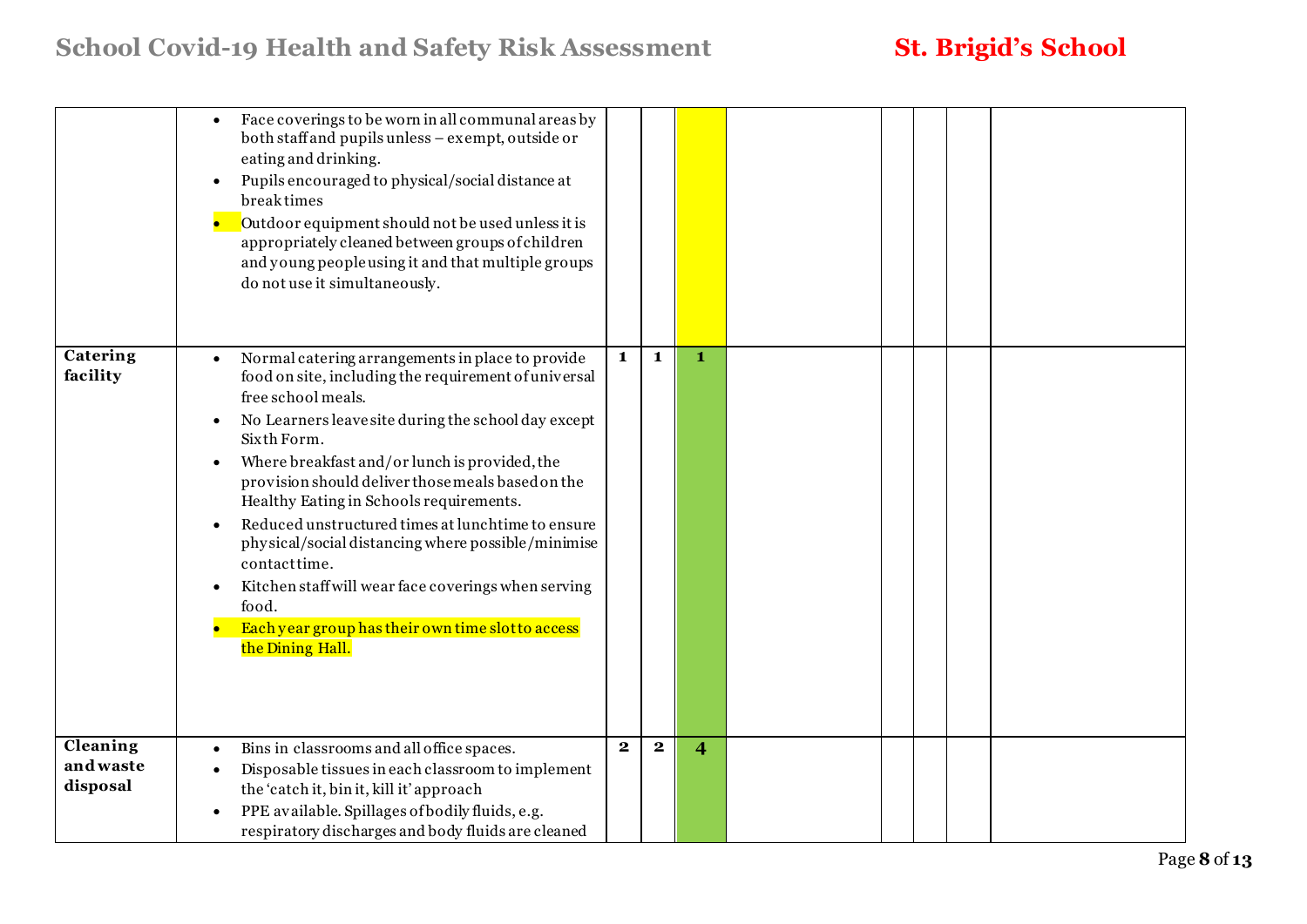|                          | up immediately in line with the Infection Control<br>Policy, using PPE at all times.<br>Capacity of cleaning staff is adequate to support the<br>proposed cleaning regime.<br>Cleaning supplies and facilities around the school<br>$\bullet$<br>are in place.<br>All staff requested to be mindful of supporting<br>$\bullet$<br>cleaning routines.<br>Waste disposal process in place for potentially<br>$\bullet$<br>contaminated waste.<br>Leadership team monitors the cleaning standards of<br>$\bullet$<br>school cleaning contractors and discusses any<br>additional measures required with regards to<br>managing the spread of coronavirus. |                         |              |                         |  |  |  |
|--------------------------|--------------------------------------------------------------------------------------------------------------------------------------------------------------------------------------------------------------------------------------------------------------------------------------------------------------------------------------------------------------------------------------------------------------------------------------------------------------------------------------------------------------------------------------------------------------------------------------------------------------------------------------------------------|-------------------------|--------------|-------------------------|--|--|--|
| Curriculum               | Pupils will be in full-time. A full curriculum is<br>$\bullet$<br>offered and delivered.<br>PPA timetable in place<br>Outside space is maximised as far as practicable.<br>Form time is maximised for emotional and social<br>recovery.<br>Work Experience will be suspended until further<br>notice.<br>Each change to activity will be risk assessed and<br>signed off by the HT                                                                                                                                                                                                                                                                     | $\overline{\mathbf{2}}$ | $\mathbf{2}$ | $\overline{\mathbf{4}}$ |  |  |  |
| <b>Sports</b><br>lessons | Social distancing to be observed as far as possible.<br>$\bullet$<br>Face coverings not to be worn during physical<br>activity.<br>PE lessons can take place outdoors and indoors.<br>$\bullet$                                                                                                                                                                                                                                                                                                                                                                                                                                                        | $\mathbf{1}$            | $\mathbf{1}$ | $\mathbf{1}$            |  |  |  |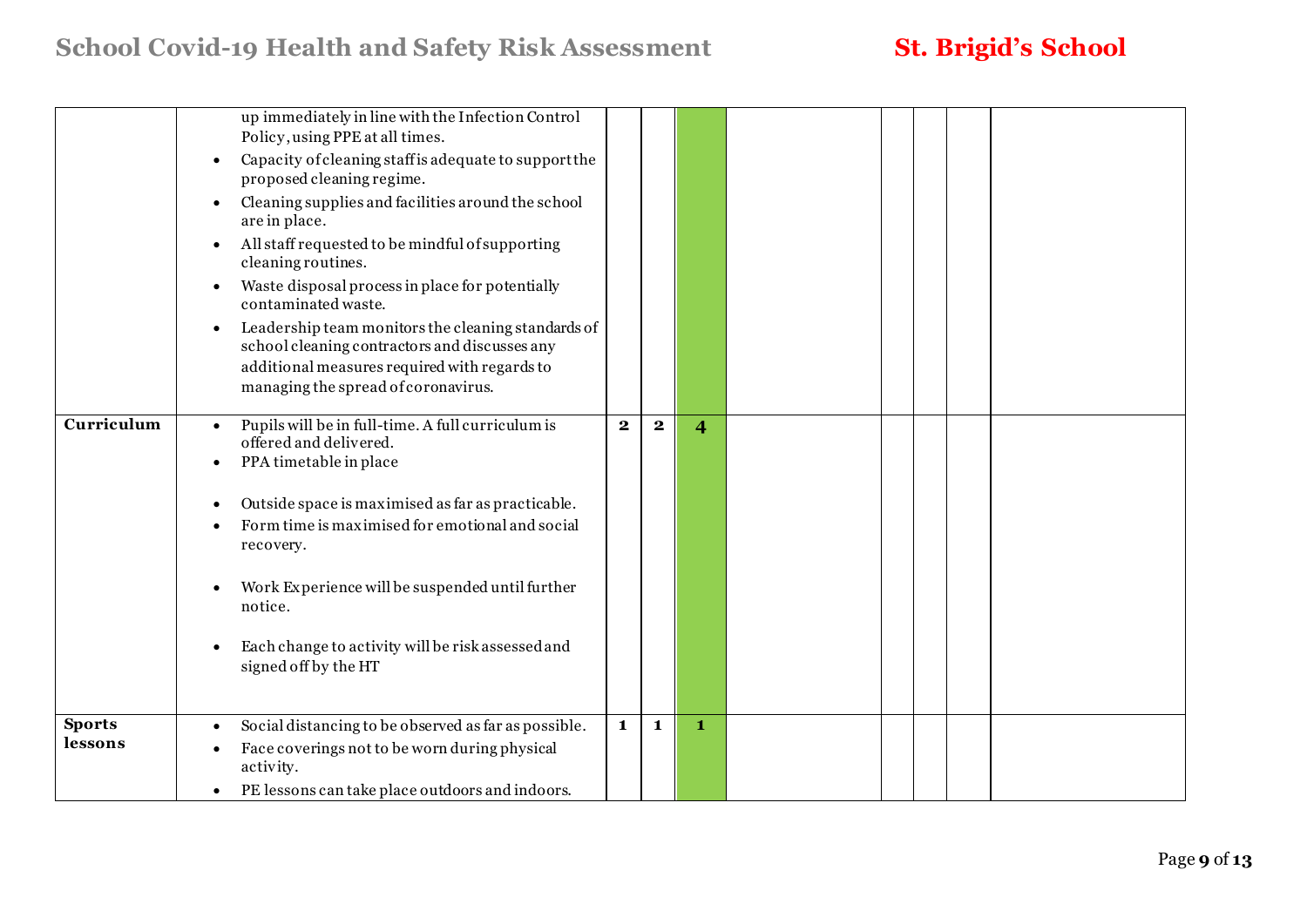|                       | Outdoor activity to be prioritised. For indoor<br>activities, natural ventilation must be maximised<br>e.g. open windows and doors.<br>Activity should minimise the use of shared<br>equipment. All sports equipment to sanitised prior<br>to next lesson.<br>Individual/non-contact sports only. School to<br>$\bullet$<br>consider team sports only where specific guidance<br>has been issued by the relevant national governing<br>body.<br>Changing rooms must be well ventilated and<br>surfaces cleaned between each use. |             |              |                         |  |  |  |
|-----------------------|----------------------------------------------------------------------------------------------------------------------------------------------------------------------------------------------------------------------------------------------------------------------------------------------------------------------------------------------------------------------------------------------------------------------------------------------------------------------------------------------------------------------------------|-------------|--------------|-------------------------|--|--|--|
| <b>Offsite visits</b> | Updated guidance on offsite visits.<br>Any visits requested will be considered at the time<br>of request based on Current Covid situation,<br>operational guidance and local guidance.<br>If a visit is agreed, a full risk assessment for Covid<br>$\bullet$<br>safety will be created and signed off before it takes<br>place<br>All off-site visits must be authorised by Head<br>$\bullet$<br>Teacher / Deputy Head Teacherthrough Evolve.                                                                                   | 1           | $\mathbf{1}$ | $\mathbf 1$             |  |  |  |
| Visitors at<br>school | A clear visitors' policy is in place that minimises all<br>$\bullet$<br>visitors to the school this is communicated to<br>parents, persons requesting a visit and contractors.<br>Visitors only by pre-arranged appointment. COVID<br>$\bullet$<br>status and Symptoms are checked before entry.                                                                                                                                                                                                                                 | $\mathbf 2$ | $\bf{2}$     | $\overline{\mathbf{4}}$ |  |  |  |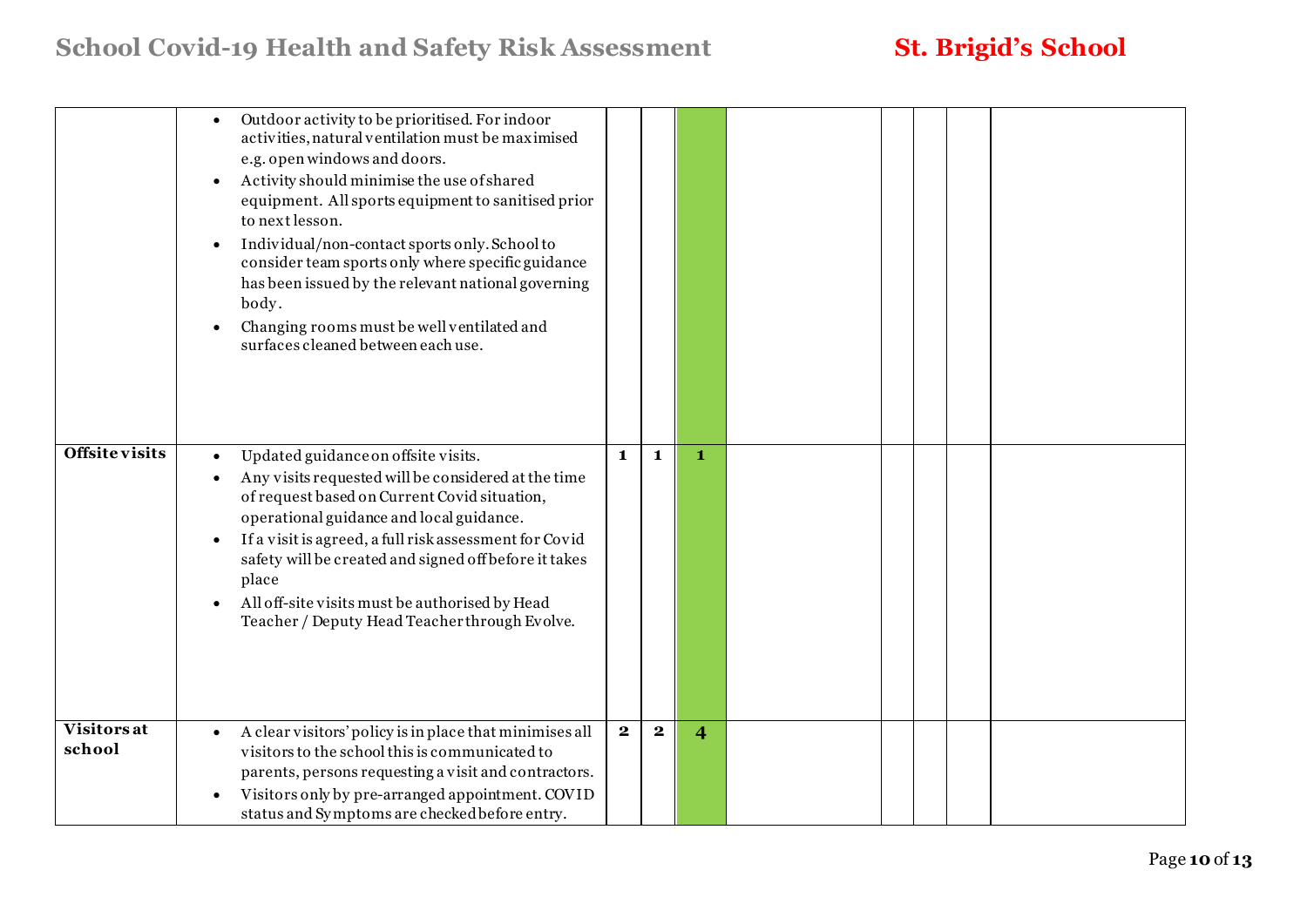## **School Covid-19 Health and Safety Risk Assessment St. Brigid's School**

|                     | Full contact details of visitors to be recorded for<br>track and trace.<br>Video conferencing and phone calls will be<br>$\bullet$<br>maximised.<br>All visitors are asked to wear face coverings in all<br>$\bullet$<br>communal areas and to remain socially distanced at<br>all times from all school staff and pupils |   |              |   |  |  |  |
|---------------------|---------------------------------------------------------------------------------------------------------------------------------------------------------------------------------------------------------------------------------------------------------------------------------------------------------------------------|---|--------------|---|--|--|--|
| Travel              | Full school population return.<br>$\bullet$                                                                                                                                                                                                                                                                               | 3 | $\mathbf{2}$ | 6 |  |  |  |
| around<br>school    | Pupils will be in their class groups.                                                                                                                                                                                                                                                                                     |   |              |   |  |  |  |
|                     | School corridor will be used minimally by staff &<br>Learners                                                                                                                                                                                                                                                             |   |              |   |  |  |  |
|                     | Learners to remain in designated classes with<br>$\bullet$                                                                                                                                                                                                                                                                |   |              |   |  |  |  |
|                     | minimal movement unless to toilet facilities.                                                                                                                                                                                                                                                                             |   |              |   |  |  |  |
|                     | Learners are supported by adults and reminded of<br>$\bullet$<br>social distancing expectations.                                                                                                                                                                                                                          |   |              |   |  |  |  |
|                     | Floor markings in general use areas to remain<br>$\bullet$                                                                                                                                                                                                                                                                |   |              |   |  |  |  |
|                     | Posters reminding Learners of social distancing<br>$\bullet$<br>evident for all.                                                                                                                                                                                                                                          |   |              |   |  |  |  |
|                     | The school will create a one-way system in<br>$\bullet$<br>corridors where practicable.                                                                                                                                                                                                                                   |   |              |   |  |  |  |
|                     | If weather is bad, ensure pupils have appropriate<br>$\bullet$<br>clothing for outdoors learning or reduce travel to<br>classroom-based activities only.                                                                                                                                                                  |   |              |   |  |  |  |
|                     | All doors/ surfaces to be wiped regularly by<br>caretaking team and staff team throughout the day.                                                                                                                                                                                                                        |   |              |   |  |  |  |
| <b>Availability</b> | LA to work with NHS around specialist staff<br>$\bullet$                                                                                                                                                                                                                                                                  | 1 | $\mathbf{1}$ | 1 |  |  |  |
| of NHS Staff        | availability (e.g. School Nurse).                                                                                                                                                                                                                                                                                         |   |              |   |  |  |  |
|                     |                                                                                                                                                                                                                                                                                                                           |   |              |   |  |  |  |
|                     |                                                                                                                                                                                                                                                                                                                           |   |              |   |  |  |  |
|                     |                                                                                                                                                                                                                                                                                                                           |   |              |   |  |  |  |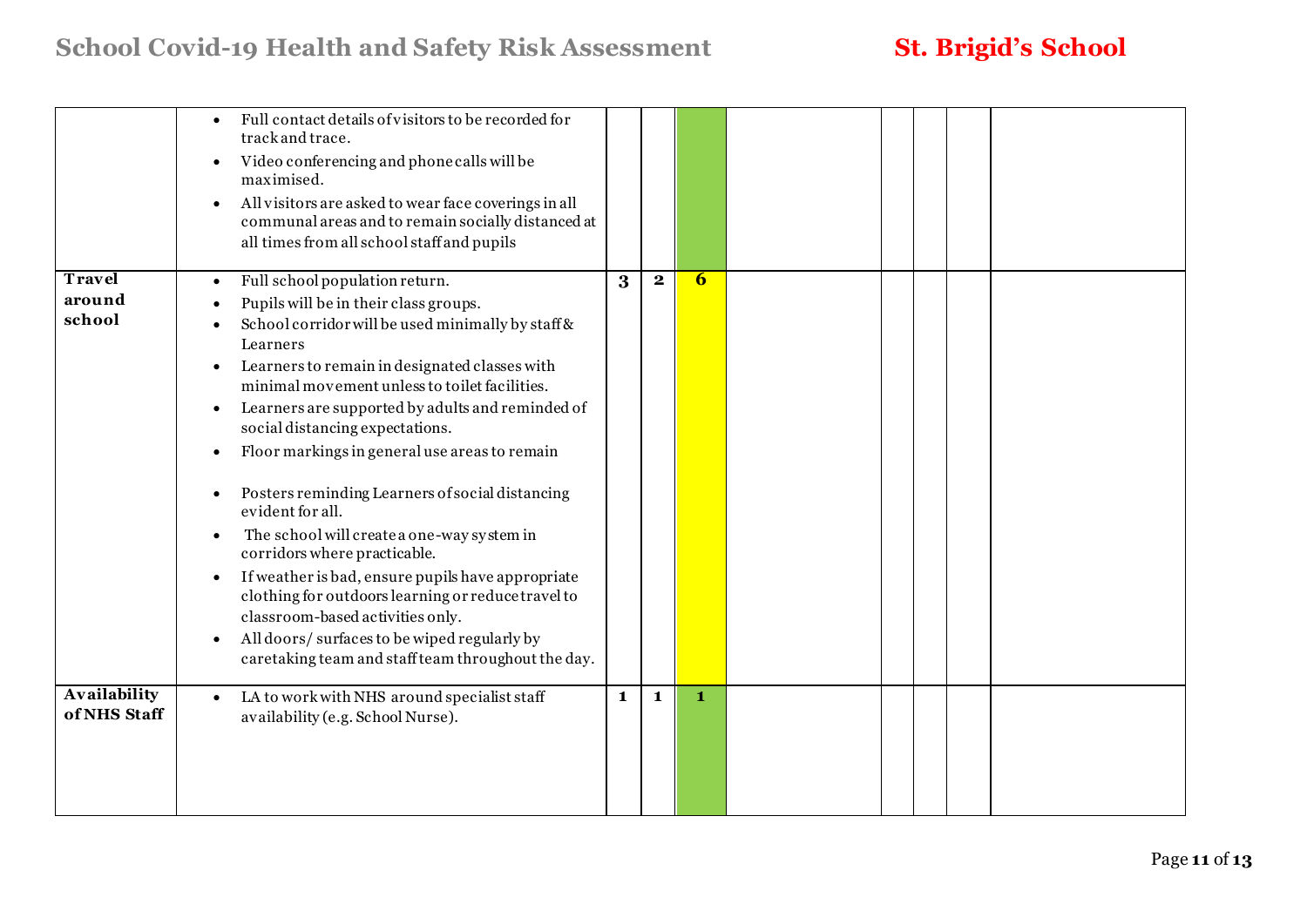| <b>Access to</b><br><b>PPE</b><br>Lockdown<br>procedures        | School has had a regular supply of PPE from DCC.<br>$\bullet$<br>All staff have received training in use of PPE on-<br>line.<br>All procedures amended in view of above changes in<br>operational procedures.                                                                                                                           | $\mathbf{2}$<br>$\overline{4}$ | $\bf{2}$<br>$\mathbf{2}$ | $\overline{\mathbf{4}}$<br>8 |  |  |  |
|-----------------------------------------------------------------|-----------------------------------------------------------------------------------------------------------------------------------------------------------------------------------------------------------------------------------------------------------------------------------------------------------------------------------------|--------------------------------|--------------------------|------------------------------|--|--|--|
| Safeguardin<br>g and<br>Wellbeing<br>Policies and<br>procedures | All procedures amended in view of above changes in<br>$\bullet$<br>operational procedures.                                                                                                                                                                                                                                              | $\overline{4}$                 | $\overline{\mathbf{2}}$  | $\overline{\mathbf{8}}$      |  |  |  |
| Fire<br>evacuation<br>procedures                                | Review Fire Risk Assessment.<br>$\bullet$<br>Staff aware of evacuation and emergency<br>procedures.<br>Fire Evacuation drill to be practised at start of each<br>$\bullet$<br>term.<br>Weekly fire alarm tests as normal.<br>Social distancing during evacuation if practicable.<br>Social distancing practised at fire assembly point. | 3                              | 4                        | 12                           |  |  |  |
| Water<br>hygiene \<br>Legionella                                | Water hygiene routine in place.<br>Ensure routine running of taps and water temp is<br>carried out in line with water hygiene procedure<br>immediately before the school re-opens.                                                                                                                                                      | 3                              | 4                        | 12                           |  |  |  |
| <b>First Aid</b><br>availability<br>and Health                  | Review DCC first aid during COVID-19 outbreak<br>$\bullet$<br>guidance.                                                                                                                                                                                                                                                                 | 3                              | $\overline{\mathbf{4}}$  | 12                           |  |  |  |